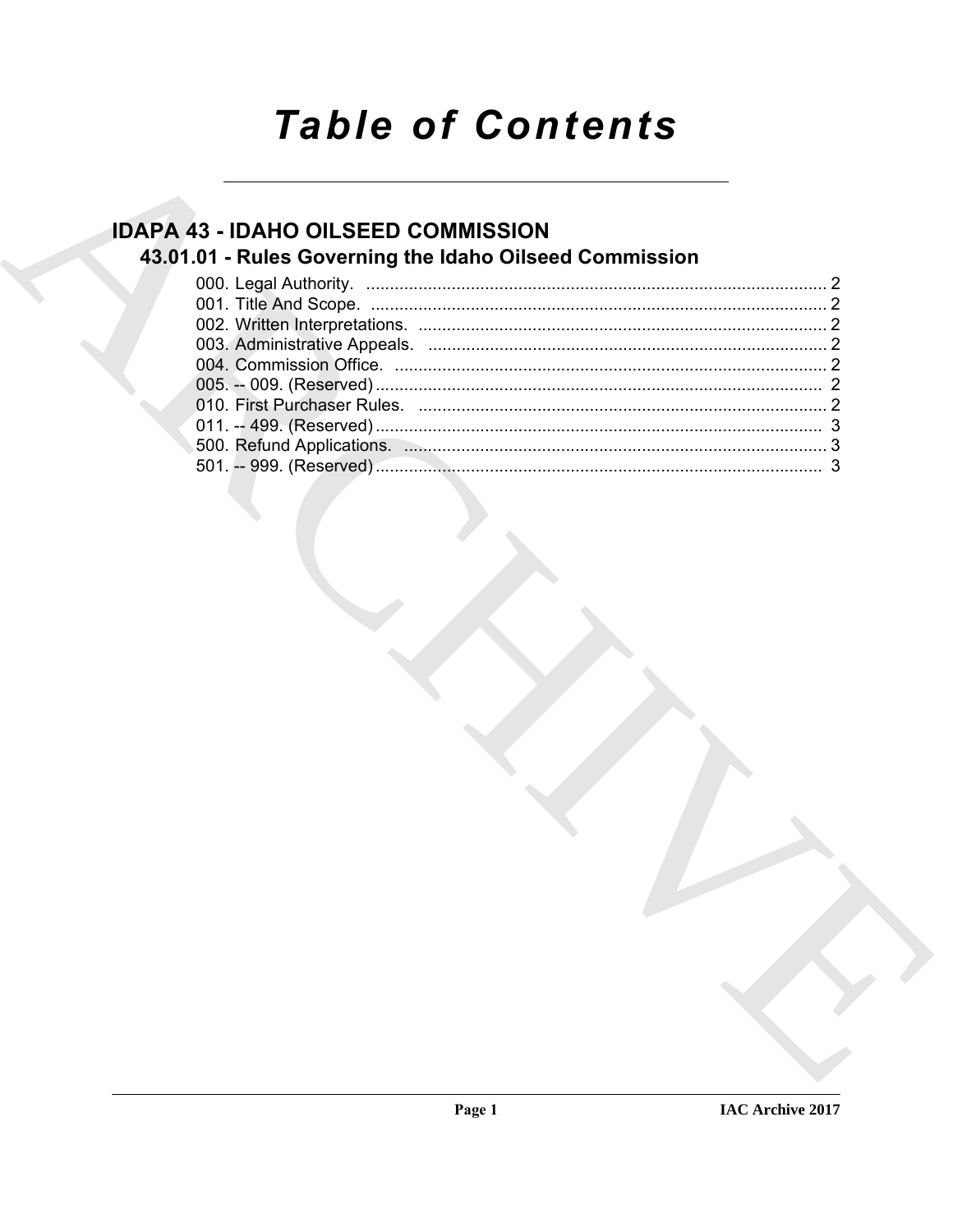#### **IDAPA 43 TITLE 01 CHAPTER 01**

### **IDAPA 43 - IDAHO OILSEED COMMISSION**

#### **43.01.01 - RULES GOVERNING THE IDAHO OILSEED COMMISSION**

#### <span id="page-1-2"></span><span id="page-1-1"></span>**000. LEGAL AUTHORITY.**

In accordance with Title 67, Chapter 52, Sections 67-5206(1) and 22-4710(3)(i), Idaho Code, the Idaho Oilseed Commission (hereinafter "Commission") promulgate these rules implementing the provisions of Title 22, Chapter 47, Sections 22-4701, et seq., Idaho Code.

#### <span id="page-1-3"></span>**001. TITLE AND SCOPE.**

These rules shall be cited as IDAPA 43.01.01, "Rules Governing the Idaho Oilseed Commission," IDAPA 43, Title 01. Chapter 01.  $01$ , Chapter  $01$ .

#### <span id="page-1-4"></span>**002. WRITTEN INTERPRETATIONS.**

In accordance with Title 67, Chapter 52, Section 67-5201(19)(b)(iv), Idaho Code, the Commission may issue written statements which pertain to the interpretation of the rules of this chapter, or to the documentation of compliance with the rules of this chapter. (7-1-97) the rules of this chapter.

#### <span id="page-1-5"></span>**003. ADMINISTRATIVE APPEALS.**

The Idaho Administrative Procedure Act (Title 67, Chapter 52, Sections 67-5201, et seq., Idaho Code.) and IDAPA 04.11.01.001, et seq., "Idaho Rules of Administrative Procedure of the Attorney General," shall govern all contested cases involving the Commission. (7-1-97)

#### <span id="page-1-6"></span>**004. COMMISSION OFFICE.**

The office of the Commission shall be located at such physical location and mailing address as prescribed by the Commission. (7-1-97) Commission. (7-1-97)

#### <span id="page-1-7"></span>**005. -- 009. (RESERVED)**

#### <span id="page-1-9"></span><span id="page-1-8"></span>**010. FIRST PURCHASER RULES.**

<span id="page-1-10"></span>**Designated Ouarters**. In accordance with Title 22, Chapter 47, Section 22-4716, Idaho Code, the Commission shall designate the quarters (three (3) month periods) for the purpose of collecting the tax imposed by such statute as follows:  $(7-1-97)$ such statute as follows:

**a.** The Commission's first quarter will begin on the first day of July and end the thirtieth day of er. The first quarter tax shall be due on or before the fifteenth day of October. (7-1-97) September. The first quarter tax shall be due on or before the fifteenth day of October.

**b.** The Commission's second quarter will begin on the first day of October and end the thirty-first day of Development The second quarter tax shall be due on or before the fifteenth day of January. (7-1-97) of December. The second quarter tax shall be due on or before the fifteenth day of January.

**c.** The Commission's third quarter will begin on the first day of January and end the thirty-first day of March. The third quarter tax shall be due on or before the fifteenth day of April. (7-1-97)

<span id="page-1-11"></span>The Commission's fourth quarter will begin on the first day of April and end the thirtieth day of puarter tax shall be due on or before the fifteenth day of July. (7-1-97) June. The fourth quarter tax shall be due on or before the fifteenth day of July.

<span id="page-1-0"></span>**CHAPTER 01**<br> **CHAPTER OF COMMISSION**<br>
43.01.01 - RULES GOVERNMG THE IDAMO OILSEED COMMISSION<br>
43.01.01 - RULES GOVERNMG THE IDAMO OILSEED COMMISSION<br>
10.1 - ITILIA ANTITORITY:<br>
FROM LEGAL AUTIORITY:<br>
FROM LEGAL AUTIORITY **02. Oilseed Tax Invoice (Form Number 1)**. Pursuant to Title 22, Chapter 47, Section 22-4719, Idaho Code, the first purchaser of oilseed shall be required to complete and send the Oilseed Tax Invoice (Form Number 1) to the Commission office each and every quarter on or before the dates specified in these rules. Form Number 1 shall be on official forms as prescribed by the Commission and shall be provided to the first purchaser by the Commission.<br>Form Number 1 shall, at a minimum, require the following legible information: (7-1-97) Form Number 1 shall, at a minimum, require the following legible information: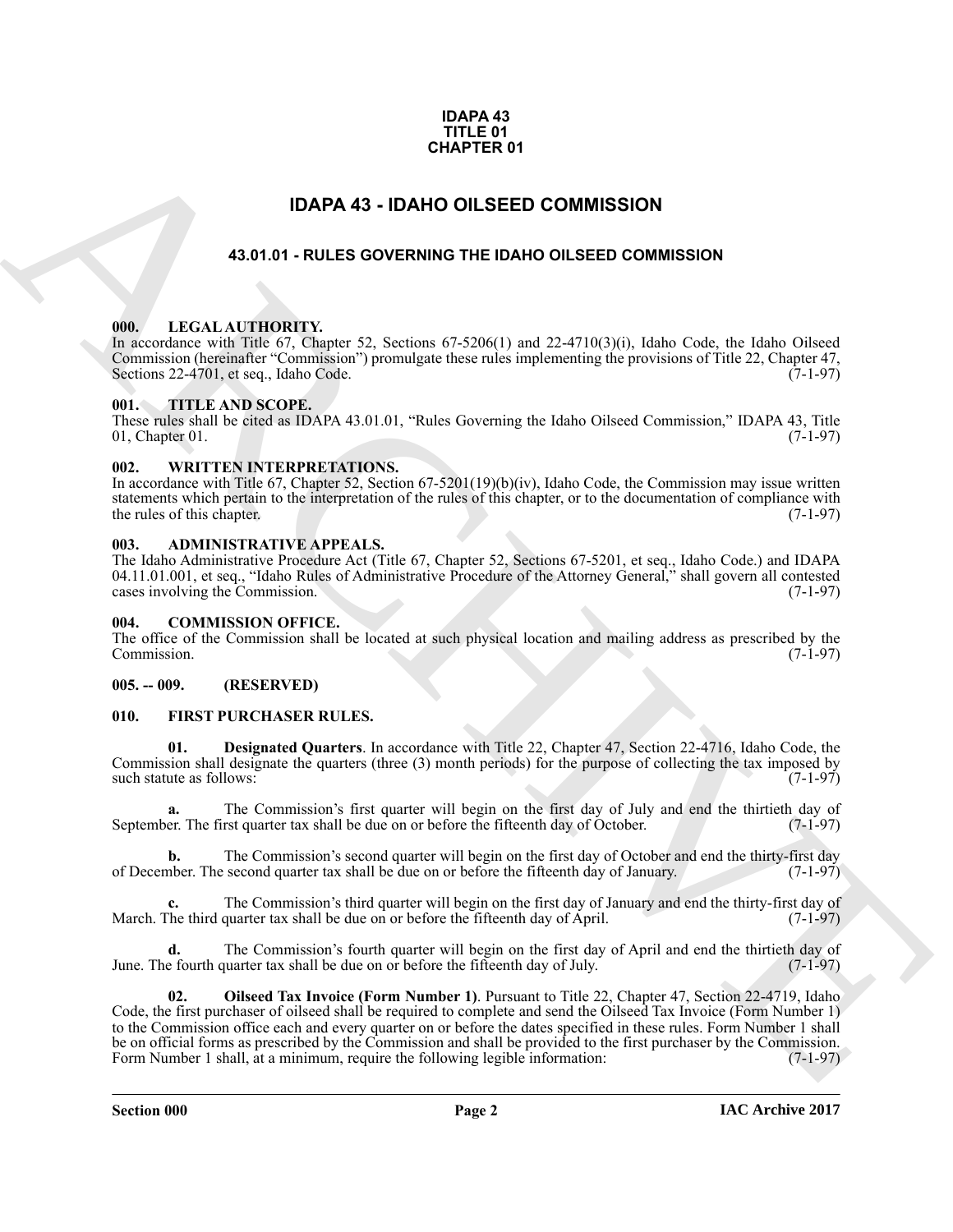| $a_{\cdot}$ | The date of purchases and tax reporting period.                                 | $(7-1-97)$ |
|-------------|---------------------------------------------------------------------------------|------------|
| b.          | The name and address of the oilseed seller and purchaser.                       | $(7-1-97)$ |
| c.          | The net weight of the oilseed sold in pounds or hundred weights.                | $(7-1-97)$ |
| d.          | The total amount of tax deducted from Idaho oilseed producers by the purchaser. | $(7-1-97)$ |
| e.          | The total amount of tax due the Commission.                                     | $(7-1-97)$ |

#### <span id="page-2-3"></span><span id="page-2-0"></span>**011. -- 499. (RESERVED)**

#### <span id="page-2-6"></span><span id="page-2-5"></span><span id="page-2-4"></span><span id="page-2-2"></span><span id="page-2-1"></span>**500. REFUND APPLICATIONS.**

| a.<br>b.<br>c.<br>d.<br>e.<br>03.<br>$011. -499.$ | The date of purchases and tax reporting period.<br>The name and address of the oilseed seller and purchaser.<br>The net weight of the oilseed sold in pounds or hundred weights.<br>The total amount of tax due the Commission.<br>a late payment penalty of twelve percent $(12%)$ per annum on the amount due. | The total amount of tax deducted from Idaho oilseed producers by the purchaser.<br>Late Payment Penalty (As specified in Title 22, Chapter 47, Section 22-4716(4), Idaho Code).                                                                                                                                                                                                                                                                                                                                                                                                                                                                                                                                         | $(7-1-97)$                                           |
|---------------------------------------------------|------------------------------------------------------------------------------------------------------------------------------------------------------------------------------------------------------------------------------------------------------------------------------------------------------------------|-------------------------------------------------------------------------------------------------------------------------------------------------------------------------------------------------------------------------------------------------------------------------------------------------------------------------------------------------------------------------------------------------------------------------------------------------------------------------------------------------------------------------------------------------------------------------------------------------------------------------------------------------------------------------------------------------------------------------|------------------------------------------------------|
|                                                   |                                                                                                                                                                                                                                                                                                                  |                                                                                                                                                                                                                                                                                                                                                                                                                                                                                                                                                                                                                                                                                                                         | $(7-1-97)$<br>$(7-1-97)$<br>$(7-1-97)$<br>$(7-1-97)$ |
|                                                   |                                                                                                                                                                                                                                                                                                                  |                                                                                                                                                                                                                                                                                                                                                                                                                                                                                                                                                                                                                                                                                                                         |                                                      |
|                                                   |                                                                                                                                                                                                                                                                                                                  |                                                                                                                                                                                                                                                                                                                                                                                                                                                                                                                                                                                                                                                                                                                         |                                                      |
|                                                   |                                                                                                                                                                                                                                                                                                                  |                                                                                                                                                                                                                                                                                                                                                                                                                                                                                                                                                                                                                                                                                                                         |                                                      |
|                                                   |                                                                                                                                                                                                                                                                                                                  |                                                                                                                                                                                                                                                                                                                                                                                                                                                                                                                                                                                                                                                                                                                         |                                                      |
|                                                   |                                                                                                                                                                                                                                                                                                                  | Any person or firm who makes payment to the Commission at a date later than prescribed by law, shall be subject to                                                                                                                                                                                                                                                                                                                                                                                                                                                                                                                                                                                                      | $(7-1-97)$                                           |
|                                                   | (RESERVED)                                                                                                                                                                                                                                                                                                       |                                                                                                                                                                                                                                                                                                                                                                                                                                                                                                                                                                                                                                                                                                                         |                                                      |
| 500.                                              | <b>REFUND APPLICATIONS.</b>                                                                                                                                                                                                                                                                                      |                                                                                                                                                                                                                                                                                                                                                                                                                                                                                                                                                                                                                                                                                                                         |                                                      |
| 01.                                               | forms must be sent to the Commission office.                                                                                                                                                                                                                                                                     | <b>Assessment Refund</b> . In accordance with Title 22, Chapter 47, Section 22-4717, Idaho Code, any<br>seller may request from the Commission in writing, within thirty (30) days after payment thereof, a refund of all or<br>any portion of an assessment levied on oilseed and paid by such seller. Sellers requesting an oilseed assessment<br>refund, as specified in Title 22, Chapter 47, Section 22-4717, Idaho Code, shall be required to complete and return a<br>refund application form (Form Number 2) to the Commission office no later than thirty (30) days after payment of the<br>assessment. Form Number 2 will be available through the Commission office. Written requests for refund application | $(7-1-97)$                                           |
| 02.                                               | information from the applicant:                                                                                                                                                                                                                                                                                  | <b>Refund Application Form Number 2.</b> Form Number 2 shall, at a minimum, require the following                                                                                                                                                                                                                                                                                                                                                                                                                                                                                                                                                                                                                       | $(7-1-97)$                                           |
| a.                                                | The applicant's name and address.                                                                                                                                                                                                                                                                                |                                                                                                                                                                                                                                                                                                                                                                                                                                                                                                                                                                                                                                                                                                                         | $(7-1-97)$                                           |
| b.                                                | The applicant's federal tax identification number.                                                                                                                                                                                                                                                               |                                                                                                                                                                                                                                                                                                                                                                                                                                                                                                                                                                                                                                                                                                                         | $(7-1-97)$                                           |
| c.                                                |                                                                                                                                                                                                                                                                                                                  | The first purchaser or lender who deducted the assessment from the applicant's settlement.                                                                                                                                                                                                                                                                                                                                                                                                                                                                                                                                                                                                                              | $(7-1-97)$                                           |
| d.                                                | The applicant's date of settlement.                                                                                                                                                                                                                                                                              |                                                                                                                                                                                                                                                                                                                                                                                                                                                                                                                                                                                                                                                                                                                         | $(7-1-97)$                                           |
| e.                                                | The hundred weight of oilseed sold by the applicant.                                                                                                                                                                                                                                                             |                                                                                                                                                                                                                                                                                                                                                                                                                                                                                                                                                                                                                                                                                                                         | $(7-1-97)$                                           |
| f.                                                |                                                                                                                                                                                                                                                                                                                  | The dollar amount of oilseed assessment deducted from the applicant's settlement.                                                                                                                                                                                                                                                                                                                                                                                                                                                                                                                                                                                                                                       | $(7-1-97)$                                           |
|                                                   |                                                                                                                                                                                                                                                                                                                  | The applicant shall enclose evidence with the application proving the oilseed assessment was<br>deducted by providing a copy of the invoice (Form Number 1) for which the refund is claimed. In the absence of a<br>copy of the invoice, the Commission may, but is not required to, accept other satisfactory evidence of payment.                                                                                                                                                                                                                                                                                                                                                                                     | $(7-1-97)$                                           |
| $501. - 999.$                                     | (RESERVED)                                                                                                                                                                                                                                                                                                       |                                                                                                                                                                                                                                                                                                                                                                                                                                                                                                                                                                                                                                                                                                                         |                                                      |
|                                                   |                                                                                                                                                                                                                                                                                                                  |                                                                                                                                                                                                                                                                                                                                                                                                                                                                                                                                                                                                                                                                                                                         |                                                      |